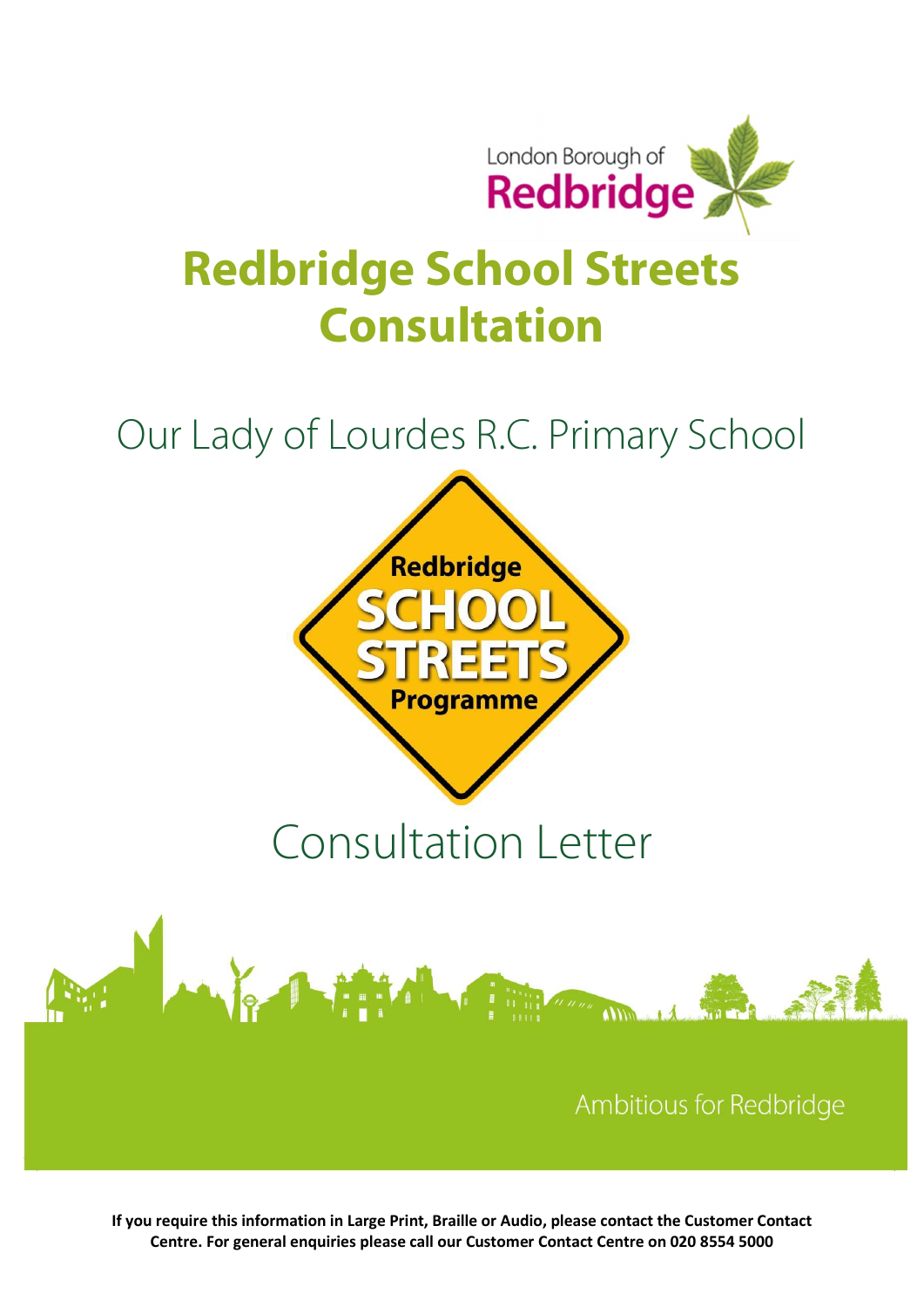### REDBRIDGE SCHOOL STREETS CONSULTATION OUR LADY OF LOURDES R.C. PRIMARY SCHOOL

Redbridge Council has a School Streets programme which aims to create an active, safe and healthy environment near schools. The Council is now proposing to implement School Streets at Our Lady of Lourdes R.C. Primary School as part of its plans for a Greener Redbridge and the "Our Streets" programme to create great streets and neighbourhoods. This will protect children from traffic at the school gate, ensure that children breathe cleaner air, and encourage more children, parents and carers to travel actively and walk, scoot and cycle to school. School Streets also help to reduce congestion and pollution on the rounds surrounding schools. We're reaching out to residents living on or near the proposed School Street scheme to provide you with some information and to let you know how you can have your say.

#### WHAT IS A SCHOOL STREET?

A School Street is where non-residential motor vehicles from outside the School Street zone are restricted from entering the designated zone and travelling past school entrances during the schools' start and finish times. School Streets operate during term time only. Traffic signs at the entrance to the School Street zone will inform drivers of the time that the restrictions will operate. Redbridge already has numerous School Street zones in place across the borough that have proved successful at making the school journeys safer and healthier. They are popular with residents, parents, children and schools. Further evidence demonstrating the effectiveness of School Streets can be found at http://schoolstreets.org.uk/resources/.

#### WHY IS THIS SCHEME BEING PROPOSED?

School Streets aim to:

- Improve air quality near schools which has positive health benefits for children. Exposure to poor air quality is now acknowledged as being a cause of death in children.
- Reduce congestion and the risk of accidents to make streets safer
- Reduce traffic on the road and improve traffic flows at school drop off and pick-up times
- Make it safer for school children to cross the road with fewer cars parked or waiting and obstructing visibility
- **•** Create a healthier street environment
- Make it easier for local residents who drive to enter and exit their street
- Encourage families to walk, scoot and cycle to school. In 2019/20, one in four children in Redbridge were finishing primary school obese.

We always carry out evaluation and monitoring of the School Street schemes and impacts to assess if any changes are needed to improve the operation of the zone.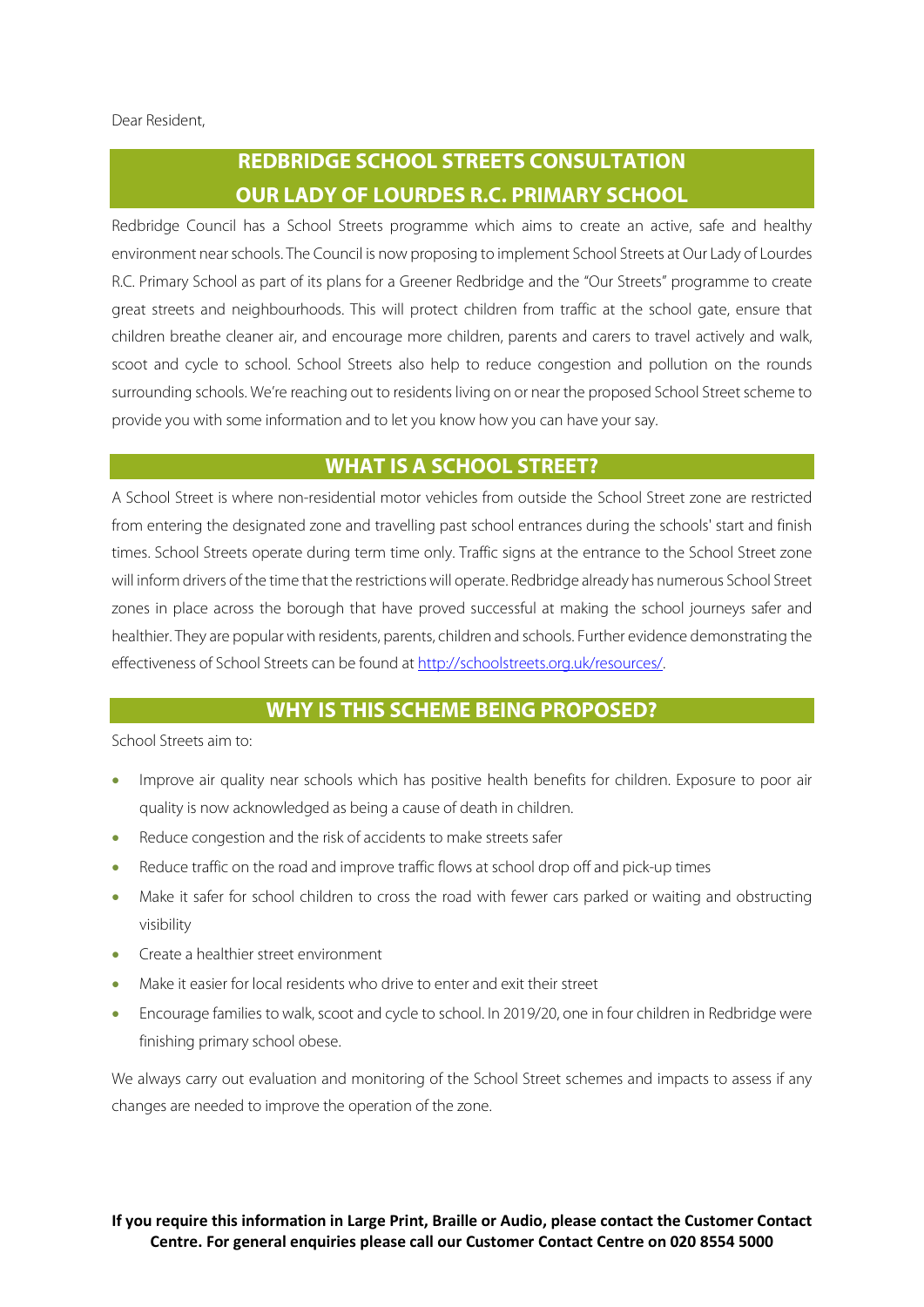THE PROPOSAL

It is proposed that during term time only, non-residential vehicular traffic - cars, vans and lorries, which do not belong to residents living in the school street zone or businesses located in the zone will be restricted from driving along certain roads in the vicinity of the school at school start and finish times.

#### Residents and businesses with vehicles registered to an address within the restriction area will be able to apply for a free exemption from the restriction by notifying the Council of their vehicle details.

The roads that are proposed for inclusion in the School Streets scheme are:

- Chestnut Drive
- Highstone Avenue

These roads are shown on the below map and have been chosen as the entrances/exits to the school are located on these, or adjacent roads.

The proposed times of the restriction are between:

- Morning: 08.15 09:15
- Afternoon: 14.30 15:45

These times have been proposed after discussions with the school.

The restriction will be indicated by advanced signage, and signage at the relevant junctions. It will be enforced by traffic enforcement camera. A Penalty Charge Notice (PCN) will be issued to the owner of any vehicle that breaks the restriction.

#### WHAT OTHER SUPPORTING MEASURES ARE THE COUNCIL TAKING?

The Council's Smarter Travel Team will work with the school to further develop their School Travel Plan and to increase the numbers of children walking and cycling to school. Measures considered include:

- Improving footways and pedestrian crossings
- Placing drop kerbs at desirable crossing locations
- Improving cycle routes and cycle facilities
- Setting up a 'walking bus' programme where local children walk together to school, accompanied by a responsible adult.

#### Statutory Consultation

School Streets zones are legally enforceable. The council will implement School Streets by making a Traffic Management Order (TMO) which is the statutory basis for restricting motor vehicles from entering the School Street zone.

Any objections and other representations to the proposed Order must be made in writing stating the grounds on which they are made and sent by email to: schoolstreetsdesign@redbridge.gov.uk or by writing to: School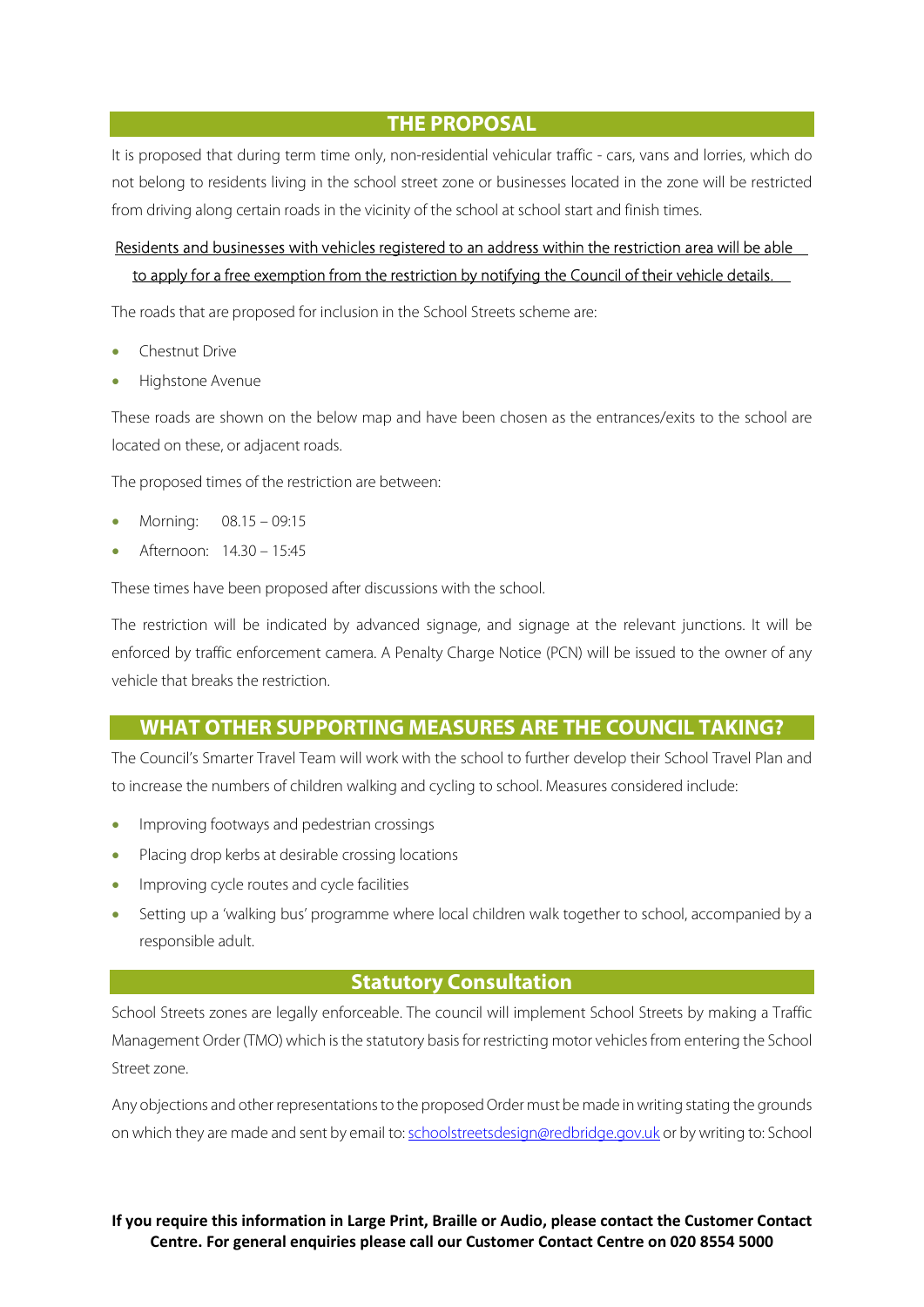Streets Team, 2<sup>nd</sup> Floor (Front), Lynton House, 255-259 High Road, Ilford, IG1 1NY within 21 days from the date of this letter.

#### WHAT ROAD USERS ARE PERMITTED TO ACCESS THE SCHOOL STREET?

Exemptions will be available for the following:

- Residents living within the zone
- Businesses located within the zone
- Emergency Vehicles
- Black Cabs
- Council Refuse Collection Vehicles
- School buses (Passenger Transport buses operated by the Council)
- Carers
- Other exemptions may be granted on a case by case basis

#### WHAT YOU NEED TO DO

We'd like to hear your views on the proposed School Street scheme for Our Lady of Lourdes R.C. Primary School. You can get involved and have your say, highlight any issues or raise any suggestions by completing the form on our website at: https://www.redbridge.gov.uk/roads-and-pavements/redbridge-school-streets/. All responses should be received by 23:59 on Wednesday 27th July 2022.

Attend one of our pop-up information sessions which will be held at each School Streets location between 27 June and 8 July 2022. Please check the above School Streets website for further details.

#### WHAT HAPPENS NEXT?

We welcome your feedback during this public consultation. All comments will be analysed and considered carefully before a final decision is made on implementing a School Streets zone. The decision will then be publicised, and the Council will write to all respondees advising them of the decision. The Council will also write to the residents and businesses located within the School Streets zone to inform them of how they can obtain their free vehicle exemption.

Yours Sincerely,

Redbridge School Streets Team